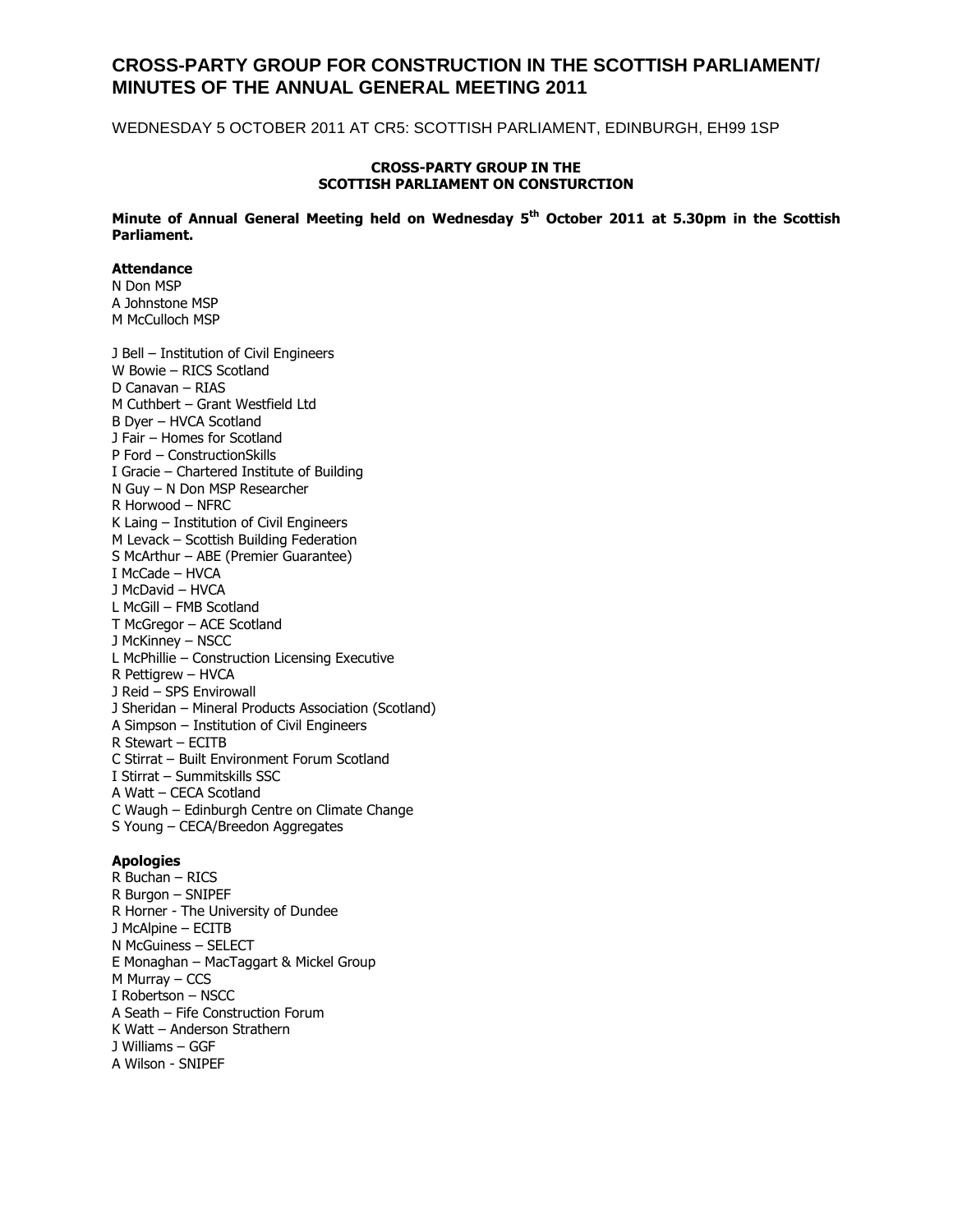# **CROSS-PARTY GROUP FOR CONSTRUCTION IN THE SCOTTISH PARLIAMENT/ MINUTES OF THE ANNUAL GENERAL MEETING 2011**

#### WEDNESDAY 5 OCTOBER 2011 AT CR5: SCOTTISH PARLIAMENT, EDINBURGH, EH99 1SP

#### **1. Welcome**

Mr Don MSP welcomed all to the meeting especially Margaret McCulloch MSP and Alex Johnstone MSP.

- **2. Minute of Annual General Meeting held on 19 May 2010.** This was accepted as a fair record of the meeting.
- **3. Matters Arising**

None

## **4. Accounts for the Period to 30th April 2011.**

The accounts had been issued with papers at the meeting. The Treasurer reported that the financial affairs were in good order. He thanked Grahame Barn (FMB) for acting as Auditor. The accounts were approved.

It was agreed to increase the annual subscription rate for the year 2011-2012 at £30 per subscribing member organisation.

### **5. Election of Office Bearers**

#### **5.1 Convenor**

Mr Don MSP invited Mr Pettigrew to chair this item. The sole nomination was Nigel Don MSP. This was proposed by Mrs McCulloch MSP and seconded by Mr Johnstone MSP and duly approved.

The Convenor took the chair and thanked members for their support.

#### **5.2 Vice Convenors (MSP)**

The Convenor proposed there be two MSP Vice Convenors which was agreed.

The nominations for these positions were Margaret McCulloch MSP and Alex Johnstone MSP which were proposed Mr Pettigrew and seconded by Mr Watt and duly approved.

#### **5.3 Vice Convenor (Industry)**

The Convenor advised members that the sole nomination was for Rod Pettigrew as Vice Convenor (Industry), this was proposed by Mr Watt and seconded by the Convenor and duly approved.

#### **5.4 Vice Convenor (Supply)**

The Convenor advised members that the sole nomination was for John Sheridan as Vice Convenor (Supply), this was proposed by Mr McKinney and seconded by Mr Watt and duly approved.

#### **5.5 Secretary**

The Convenor advised members that the sole nomination was for John McKinney as Secretary, this was proposed by the Convenor and seconded by Mr Pettigrew. This was approved.

#### **5.6 Treasurer**

The Convenor advised members that the sole nomination was for Alan Watt as Treasurer. This was proposed by the Convenor and seconded by Mrs McCulloch MSP and duly approved.

#### **5.7 Skills Subgroup Secretary**

The Convenor advised members that the sole nomination was for Philip Ford as Skills Subgroup Secretary. This was proposed by the Convenor and seconded by Mr Pettigrew and duly approved.

#### **6 Date of Next Meeting.**

The Convenor advised that details of the next Annual General Meeting would be sent to members in due course.